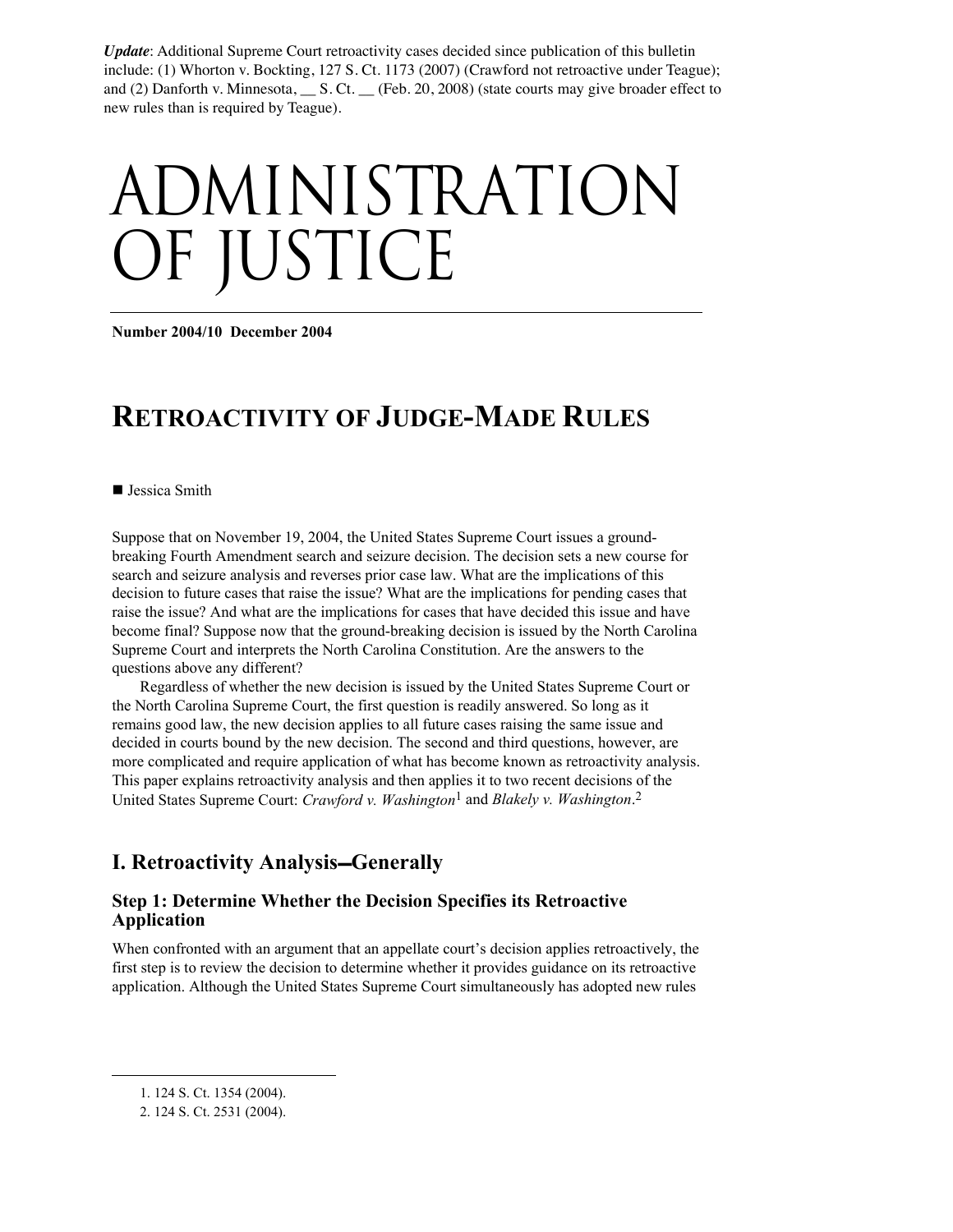and addressed their retroactive application in a single decision, $3$  that practice is not uniform.<sup>4</sup> Typically, the Court declines to address retroactivity of new rules in cases that arise on direct review, taking up the issue only in later cases that present it directly.5 However, when a case involves a collateral attack through a habeas petition and seeks a rule not previously recognized by the Court, the Court will address retroactivity before evaluating the rule on its merits.6 In these cases, if the Court determines that the soughtfor rule is retroactive and required, the decision adopting the rule simultaneously speaks to its retroactive application.7

The North Carolina Supreme Court has addressed retroactivity in its initial decisions. For example, *State v. Lucas*8 came to the North Carolina Supreme Court on discretionary review after the Court of Appeals ordered a new trial. The court also agreed to hear the defendant's motion for appropriate relief. That motion argued that based on two United States Supreme Court cases that were decided after the defendant's trial, imposition of the sixty-month firearm sentencing enhancement violated his constitutional rights. Relying on those Supreme Court cases, the court held that in order for a sentence applying the state's sixty-month firearm enhancement to be valid, the facts supporting application of the enhancement must be plead in the indictment, submitted to the jury, and proved beyond a reasonable doubt. The court went on to state that its ruling applies to cases "in which the defendants have not been indicted as of the certification date of this opinion and to cases that are now pending on direct

3. *See* Teague v. Lane, 489 U.S. 288, 300 (1989) (citing *Morrissey v. Brewer,* 408 U.S. 471, 490 (1972), and *Witherspoon v. Illinois,* 391 U.S. 510, 523 n.22 (1968), as cases in which the Court addressed the issue of retroactivity in the very case announcing the new rule).

4. *See, e.g., Crawford*, 124 S. Ct. 1354 (not addressing retroactivity); *Blakely,* 124 S. Ct. 2531 (same).

5. *Compare* Ring v. Arizona, 536 U.S. 584 (2002) (on direct review, holding that aggravating factor for imposition of the death penalty must be proved to a jury rather than to a judge), *with* Schriro v. Summerlin, 124 S. Ct. 2519 (2004) (on collateral attack, addressing retroactivity of *Ring*).

6. *See, e.g.,* Penry v. Lynaugh, 492 U.S. 302, 313, 329 (1989) ("Because [defendant] is before us on collateral review, we must determine, as a threshold matter, whether granting him the relief he seeks would create a 'new rule.'"), *overruled on other grounds,* Atkins v. Virginia, 536 U.S. 304 (2002).

1

review or are not yet final."9 Thus, in the very decision announcing the rule, the court clarified the rule's retroactive effect.

When the courts fail to provide guidance on the retroactive application of their decisions, it becomes necessary to engage in retroactivity analysis. The material that follows set out the relevant steps in this analysis.

#### **Step 2: Determine Whether The Ruling is Based on Federal or State Law**

Because the test for retroactivity differs depending on whether the rule is grounded in federal or North Carolina law, it is necessary as a preliminary matter to determine what law is at issue. If the rule is a federal one, the retroactivity test is set forth in Step Three, below. If the rule is grounded in North Carolina law, the retroactivity test is set forth in Step Four, below.

#### **Step 3: For Federal Rules, Apply** *Griffith*  **and** *Teague*

Under federal law, the second question posed above how the new decision affects pending cases—can be easily answered. Under *Griffith v. Kentucky*, 10 new rules apply to all cases that are pending on direct review or yet not final.<sup>11</sup> As a general rule, a conviction is final when a judgment of conviction has been rendered, the availability of appeal exhausted, and the time for a petition for certiorari to the United States Supreme Court has elapsed or a timely petition for certiorari has been finally denied.12

Answering the third question—how the new decision affects cases that have become final—requires application of the retroactivity test set forth in *Teague v. Lane*, 13 and its progeny.14 In *State v. Zuniga*, 15 the North Carolina Supreme Court adopted the *Teague* test for determining whether new federal rules apply

 $\overline{a}$ 

10. 479 U.S. 314, 328 (1987) (dealing with retroactive application of *Batson v. Kentucky,* 476 U.S. 79 (1986)).

11. *See Schriro,* 124 S. Ct. at 2522 (citing *Griffith,* 479 U.S. at 328).

12. *See Griffith,* 479 U.S. at 321 n.6.

13. 489 U.S. 288 (1989).

14. *Teague* was a plurality decision that later became a holding of the Court. *See, e.g.,* Gray v. Netherland, 518 U.S. 152 (1996); Caspari v. Bohlen, 510 U.S. 383 (1994).

15. 336 N.C. 508 (1994).

<sup>7.</sup> *See id.*

<sup>8. 353</sup> N.C. 568, 597-98 (2001).

<sup>9.</sup> *Id.* at 598.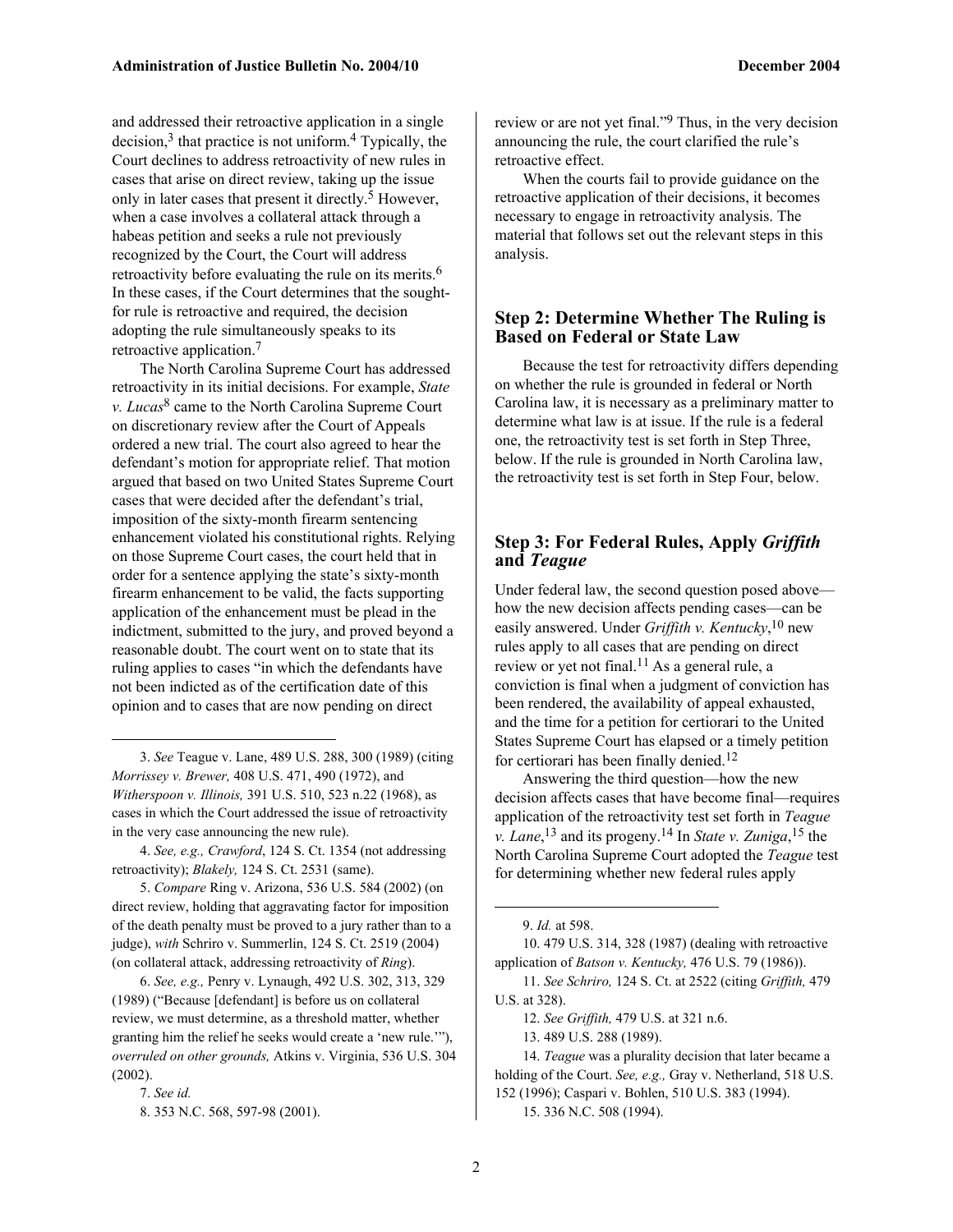retroactively in state court motion for appropriate relief proceedings.16 Simply put, the *Teague* test sets out an anti-retroactivity rule for new rules of federal criminal procedure. Under *Teague*, if a rule is both new and procedural, it does not apply retroactively unless it falls within a narrow exception.

#### *Step 3(a): Determine if the Rule is New*

The first step in a *Teague* analysis is to determine whether the rule is new. The main purpose of federal habeas review is to ensure that state courts conduct criminal proceedings in accordance with the federal Constitution, as interpreted at the time.17 In the federal system, *Teague*'s new rule requirement reflects that purpose by validating reasonable, good faith interpretations of existing law made by state courts as well as promoting the states' interest in finality and fostering comity between federal and state courts.18

From the very start, it was clear that determining whether a rule is new would be no easy task. Writing for a plurality in *Teague*, Justice O'Connor acknowledged this and declined to "define the spectrum of what may or may not constitute a new rule for retroactivity purposes."19 Over the years, the Court has issued a number of decisions applying the new rule requirement.20 In at least two of those decisions, the

16. *See id*. at 510, 513.

1

17. *See, e.g.,* Graham v. Collins, 506 U.S. 461, 467 (1993) (quotation omitted).

18. *See id.;* Gilmore v. Taylor, 508 U.S. 333, 340 (1993); Beard v. Banks, 124 S. Ct. 2504, 2511 (2004).

19. *Teague,* 489 U.S. at 301 ("It is admittedly often difficult to determine when a case announces a new rule.").

20. *Compare* O'Dell v. Netherland, 521 U.S. 151, 159- 66 (1997) (rule is new); Lambrix v. Singletary, 520 U.S. 518, 527-39 (1997) (same); Gray v. Netherland, 518 U.S. 152, 166-70 (1996) (same); Goeke v. Branch, 514 U.S. 115, 118- 20 (1995) (same) (per curiam); Caspari v. Bohlen, 510 U.S. 383, 391-96 (1994) (same); *Gilmore*, 508 U.S. at 339-44 (same); *Graham*, 506 U.S. at 467-77 (same); Sawyer v. Smith, 497 U.S. 227, 223-41 (1990) (same); Saffle v. Parks, 494 U.S. 484, 487-94 (1990) (same); Butler v. McKellar, 494 U.S. 407, 412-15 (1990) (same), *with Penry*, 492 U.S. at 313-19 (rule regarding mitigating evidence in capital cases was not new; rule was "dictated" by prior cases); Stringer v. Black, 503 U.S. 222, 227-29 (1992) (rule of *Maynard v. Cartwright,* 486 U.S. 356 (1988), was not new).

Note that *Penry* also held that another rule, that the Eighth Amendment prohibits the execution of mentally retarded persons, was new. *See Penry,* 492 U.S. at 329.

Court recognized that its standard for determining whether a rule is new has varied over time.<sup>21</sup>

The Court's most recent retroactivity decisions are *Schriro v. Summerlin*22 and *Beard v. Banks.*23 Although the "new rule" distinction was not discussed in any significant way in *Schriro,*24 it was squarely presented in *Beard*, a 5-to-4 decision written by Justice Thomas. While support for other and perhaps more restrictive formulations of the "new rule" distinction can be found in the Court's earlier decisions, this paper focuses primarily on the standard articulated in *Beard,*  as it is the Court's most recent pronouncement.

Under *Beard,* as under the Court's prior cases, to determine whether a rule is new, the court begins by identifying the date on which the defendant's conviction became final.25 State convictions are final for purposes of retroactivity analysis when the availability of direct appeal to the state courts has been exhausted and the time for filing a petition for writ of certiorari has elapsed or a timely filed petition has been finally denied.26

Although determining when a case became final is generally an easy matter, complicated issues do arise. *State v. Wilson,*27 is an example.28 In *Wilson*, on June 25, 1996, the defendant pleaded guilty to felony firearm enhancement, second-degree kidnapping, and other crimes. The facts supporting the firearm enhancement were not alleged in the indictment. The trial judge sentenced the defendant on the kidnapping

21. *See O'Dell*, 521 U.S. at 156 ("We have stated variously the formula for determining when a rule is new."); *Gilmore,* 508 U.S. at 340 ("we have offered various formulations of what constitutes a new rule").

22. 124 S. Ct. 2519 (2004).

23. 124 S. Ct. 2504 (2004).

24. *See Schriro,* 124 S. Ct. at 2523 (noting that the Ninth Circuit agreed with the state that the relevant rule was new and going on to focus on the procedural/substantive distinction, *see infra* pp. 5-6, and the *Teague* exception for watershed rules, *see infra* pp. 6-7).

25. *See Beard,* 124 S Ct. at 2510; *O'Dell*, 521 U.S. at 156.

26. *See Beard,* 124 S. Ct. at 2510; *see also* State v. Wilson, 154 N.C. App. 127, 130 (2002) (quoting *Zuniga,* 336 N.C. at 511 n.1 (quoting *Griffith,* 479 U.S. at 321 n.6)), *aff'd*  357 N.C. 498 (2003).

27. 154 N.C. App. 127 (2002), *aff'd* 357 N.C. 498 (2003).

28. *See also Beard,* 124 S. Ct. at 2510-11 (rejecting respondent's argument that because of the Pennsylvania Supreme Court's "relaxed waiver rule," his conviction did not become final until 1995).

1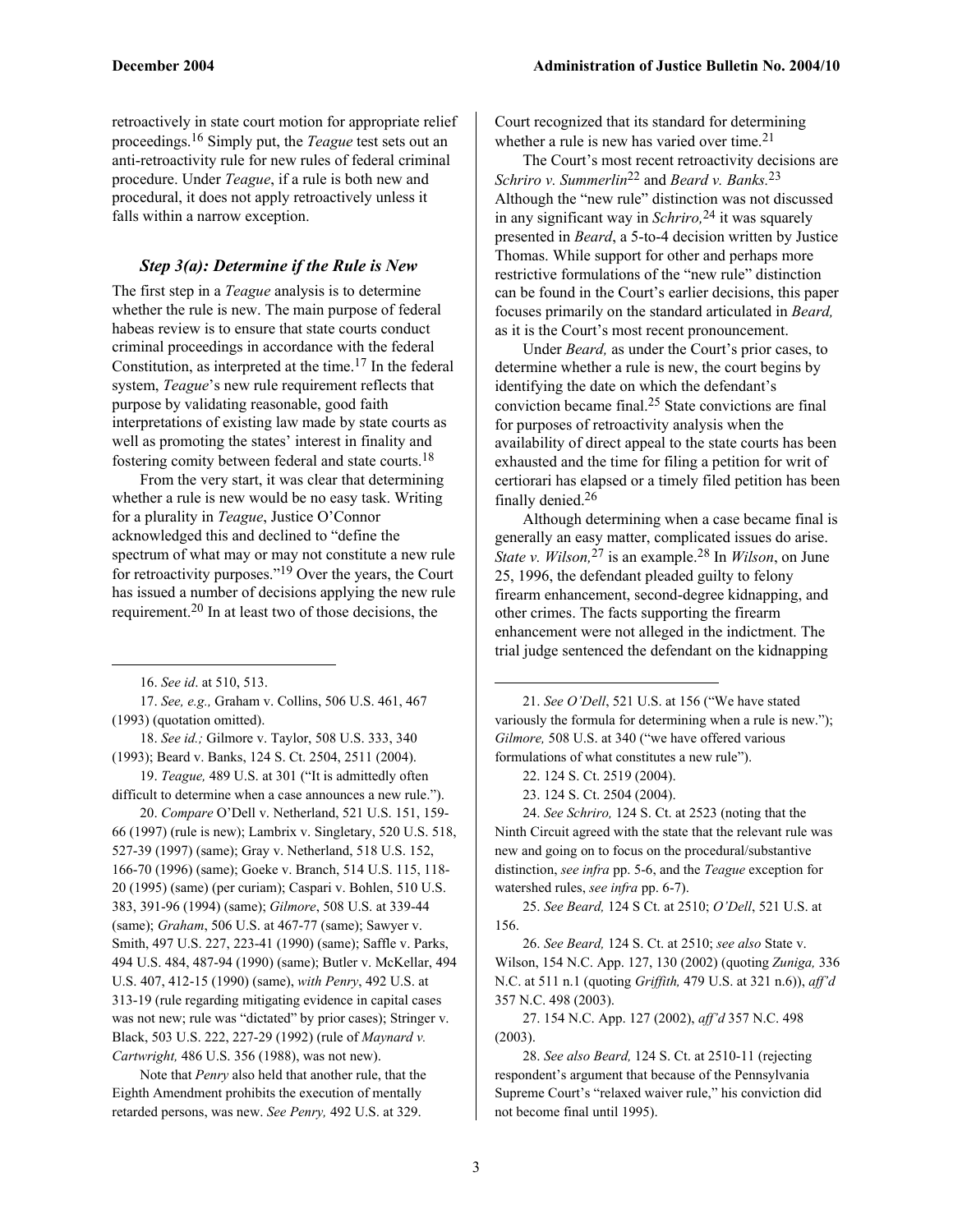charge and entered a separate judgment imposing a consecutive sentence of sixty to eighty-one months of active imprisonment for the firearm enhancement penalty. On October 5, 2000, after being notified by the Department of Correction that it was error to have two separate judgments for the kidnapping and firearm enhancement penalty, the court ordered a resentencing. Before the re-sentencing occurred, however, the North Carolina Supreme Court decided *State v. Lucas.*29 *Lucas* held that in order for the firearm enhancement to apply, the use of the firearm must be charged in the indictment and proved to a jury beyond a reasonable doubt. And as noted above, *Lucas*  stated that the opinion applied to cases in which defendants have not been indicted as of the certification date of the opinion, August 9, 2001, and to cases that were pending on direct review or not yet final on that date.

In *Wilson,* the defendant was re-sentenced on September 14, 2001, to eighty-nine to one-hundred sixteen months in a single judgment for kidnapping with a firearm penalty. He then appealed, arguing in part that the re-sentencing reopened his case so that it was no longer final and that *Lucas* applied. The Court of Appeals agreed, stating:

[W]hen the trial court vacated the firearm enhancement judgment and the second-degree kidnapping sentence, the case was no longer "final" for purposes of the *Lucas* rule, since the trial court had voided the original judgments of conviction to enter a new single judgment. Therefore on this specific set of facts, defendant cannot be re-sentenced using the firearm enhancement penalty due to the failure of the State to allege in the original indictment the statutory factors supporting the enhancement, despite the fact that the original indictment occurred before *Lucas* was decided.30

After the court determines the date on which the case became final, it then must "assay the legal landscape" at the time the conviction became final and ask whether the rule later announced or now sought was "*dictated* by then-existing precedent*—*whether, that is, the unlawfulness of [defendant's] conviction

 $\overline{a}$ 

was apparent to all reasonable jurists."<sup>31</sup> It is not enough that earlier cases support the new rule.32 The question is "whether reasonable jurists could differ as to whether precedent compels the sought-for rule."33 Obviously, "precedent" includes decisions of the United States Supreme Court. Relevant precedent also includes decisions of the lower courts, both state and federal.34 Another relevant factor may be "institutionalized state practice over a period of years," which has been described as "strong evidence of the reasonableness of interpretations given existing precedent by state courts."35 And finally, when the rule at issue emerged in a prior case, a lack of unanimity of the deciding Justices is relevant.36

When a case explicitly overrules an earlier holding, it clearly creates a new rule.<sup>37</sup> The inquiry is more difficult when the decision extends the reasoning of prior cases.38 *Beard* is the most recent example of how the analysis plays out in the latter context.

At issue in *Beard* was whether the rules announced in *Mills v. Maryland*39 and *McKoy v. North* 

31. *Beard,* 124 S. Ct. 2511 (quotation omitted); *see also Graham*, 506 U.S. at 467 (new rule was not *"dictated*" by precedent) (quoting *Teague,* 489 U.S. at 301).

32. *See Beard,* 124 S. Ct. at 2509.

 $\overline{a}$ 

33. *Beard,* 124 S. Ct. at 2513 n.5; *see also Graham,* 506 U.S. at 467 ("compelled by existing precedent") (quoting *Saffle*, 494 U.S. at 488 ).

34. *See Caspari,* 510 U.S. at 395 ("in the *Teague*  analysis, the reasonable views of state courts are entitled to consideration along with those of the federal courts"); *O'Dell,* 521 U.S. at 166 n.3 (noting that conclusion that rule is new finds support in the decisions of the state and lower federal courts).

35. *Gilmore,* 508 U.S. at 344 n. 3 (in plurality portion of opinion, noting that jury instructions deemed unconstitutional were virtually identical to state pattern jury instructions adopted five years before defendant's trial but relied upon for 25 years).

36. *See O'Dell,* 521 U.S. at 159-60 (noting that the "array of views expressed in [the opinion] itself suggests that the rule announced there was, in light of the Court's precedent, susceptible to debate among reasonable minds") (quotation omitted). *But see Beard,* 124 S. Ct. at 2513 (noting that because the focus is on reasonable jurists, the "mere existence of a dissent" does not suffice to show that the rule is new).

37. *See Saffle,* 494 U.S. at 488; *Butler,* 494 U.S. at 412; *Graham,* 506 U.S. at 467.

38. *See Saffle,* 494 U.S. at 488; *Butler,* 494 U.S. at 412- 13; *Graham,* 506 U.S. at 467 (quoting *Saffle*). 39. 486 U.S. 367 (1988).

<sup>29. 353</sup> N.C. 568 (2001).

<sup>30.</sup> *Id.* at 132 (citing *Griffith,* 479 U.S. at 325-28, for the proposition that new rules should apply to non-final cases).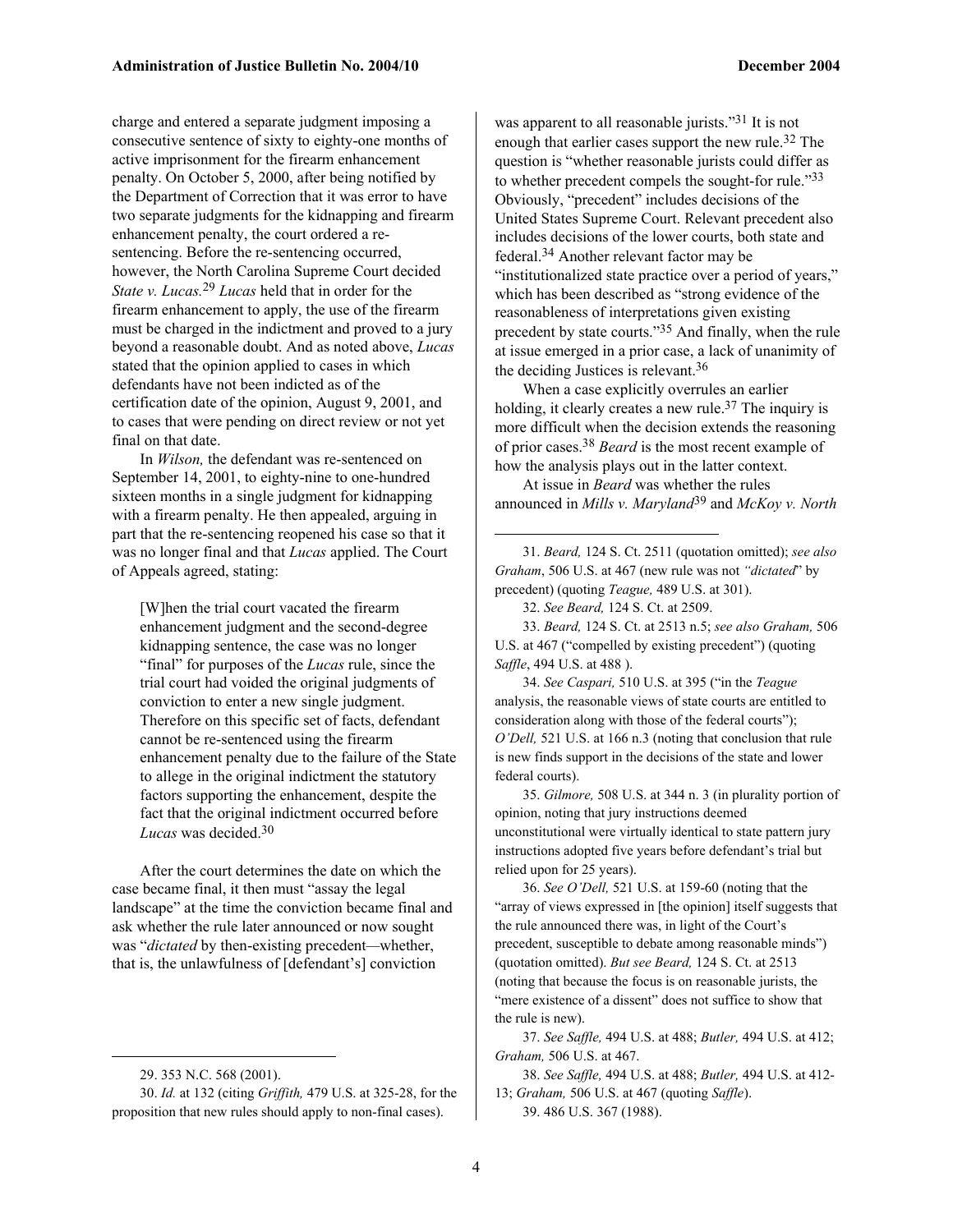*Carolina*40 applied retroactively. Those cases invalidated capital sentencing schemes that required juries to disregard mitigating factors not found unanimously by the jury. The *Beard* Court noted that *Mills* and *McKoy* relied on a line of cases holding that the sentencer in a capital case must be allowed to consider any mitigating evidence.41 The *Beard* Court concluded that although this line of cases supported the Court's rulings in *Mills* and *McKoy,* it did not mandate their holdings.42 The Court found that the earlier cases considered only obstructions to the sentencer's ability to consider mitigating evidence whereas *Mills* focused on individual jurors.43 The Court thought it "clear" that reasonable jurists could have differed as to whether the [earlier cases] "compelled" *Mills*. 44 In fact, it noted that in *Mills* itself, four justices dissented, arguing that the rule from the prior case law did not control.45 Likewise, three Justices dissented in *McKoy,* asserting that the prior cases did not mandate the holding.<sup>46</sup> The Court was careful to note, however, that "[b]ecause the focus of the inquiry is whether *reasonable* jurists could differ as to whether precedent compels the sought-for rule, we do not suggest that the mere existence of a dissent suffices to show that the rule is new."47 In the end it concluded: "Given the brand new attention *Mills* paid to individual jurors . . . we must conclude that the *Mills* rule br[o]k[e] new ground."48

#### *Step 3(b): Determine Whether the New Rule is Procedural or Substantive*

If the federal rule is determined to be new, the court moves on to the second step in the analysis: whether the new rule is substantive or procedural. This inquiry is required because *Teague* anti-retroactivity doctrine applies only to new procedural rules. New substantive rules "generally" apply retroactively.49

In *Schriro,*50 Justice Scalia, indicated that substantive rules include those that "narrow the scope of a criminal statute by interpreting its terms" and

| 40.494 U.S.433 (1990).                      |
|---------------------------------------------|
| 41. See Beard, 124 S. Ct. at 2511-12.       |
| 42. See id. at 2512.                        |
| 43. See id.                                 |
| $44$ , $Id$                                 |
| 45.1d.                                      |
| 46.1d.                                      |
| 47. <i>Id.</i> at 2513 n.5.                 |
| 48. <i>Id.</i> at 2513 (quotation omitted). |
| 49. Schriro, 124 S. Ct. at 2522.            |
| 50. 124 S. Ct. 2519.                        |

1

"place particular conduct or persons covered by the statute beyond the State's power to punish."51 Substantive rules apply retroactively, he explained, because they "carry a significant risk that a defendant stands convicted of an act that the law does not make criminal or faces a punishment that the law cannot impose upon him."52 Procedural rules, by contrast, "do not produce a class of persons convicted of conduct the law does not make criminal;"53 procedural rules "merely raise the possibility that someone convicted with use of the invalidated procedure might have been acquitted otherwise."54 Put another way, substantive rules alter the range of conduct or the class of persons that the law punishes whereas procedural rules regulate only the manner of determining culpability.55

*Schriro* cited *Bousely v. United States*56 as an example of a decision that was substantive because it narrowed the scope of a criminal statute by interpreting its terms. In *Bousely,* the defendant pleaded guilty to "using" a firearm in violation of 18 U.S.C.  $\S$  924(c)(1). Five years later, the United States Supreme Court held that the term "use," as employed in that statute requires the government to show active employment of the firearm and that mere possession would not suffice. In federal habeas corpus proceedings, the defendant argued that *Bailey* applied retroactively to his case and that his guilty plea was involuntary because he was misinformed about the elements of a 924(c)(1) offense. The Court rejected the argument that defendant's claim was *Teague-*barred stating: "because *Teague* by its terms applies only to procedural rules, we think it is inapplicable to the situation in which this Court decided the meaning of a criminal statute enacted by Congress."57

Constitutional determinations that place particular conduct or persons covered by the statute beyond the state's power to punish would presumably include a decision such as *Lawrence v. Texas,*58 which held that criminalizing consensual adult sodomy was unconstitutional. *Penry*59 held that this group of decisions "should be understood to cover not only rules forbidding criminal punishment on certain primary conduct but also rules prohibiting a certain

51. *Id.* at 2522. 52. *Id.* at 2522-23 (quotation omitted). 53. *Id.* at 2523. 54. *Id.* 55. *Id.* at 2523. 56. 523 U.S. 614, 620-21 (1998). 57. *Bousely,* 523 U.S. at 620. 58. 539 U.S. 558 (2003). 59. 492 U.S. at 300.

1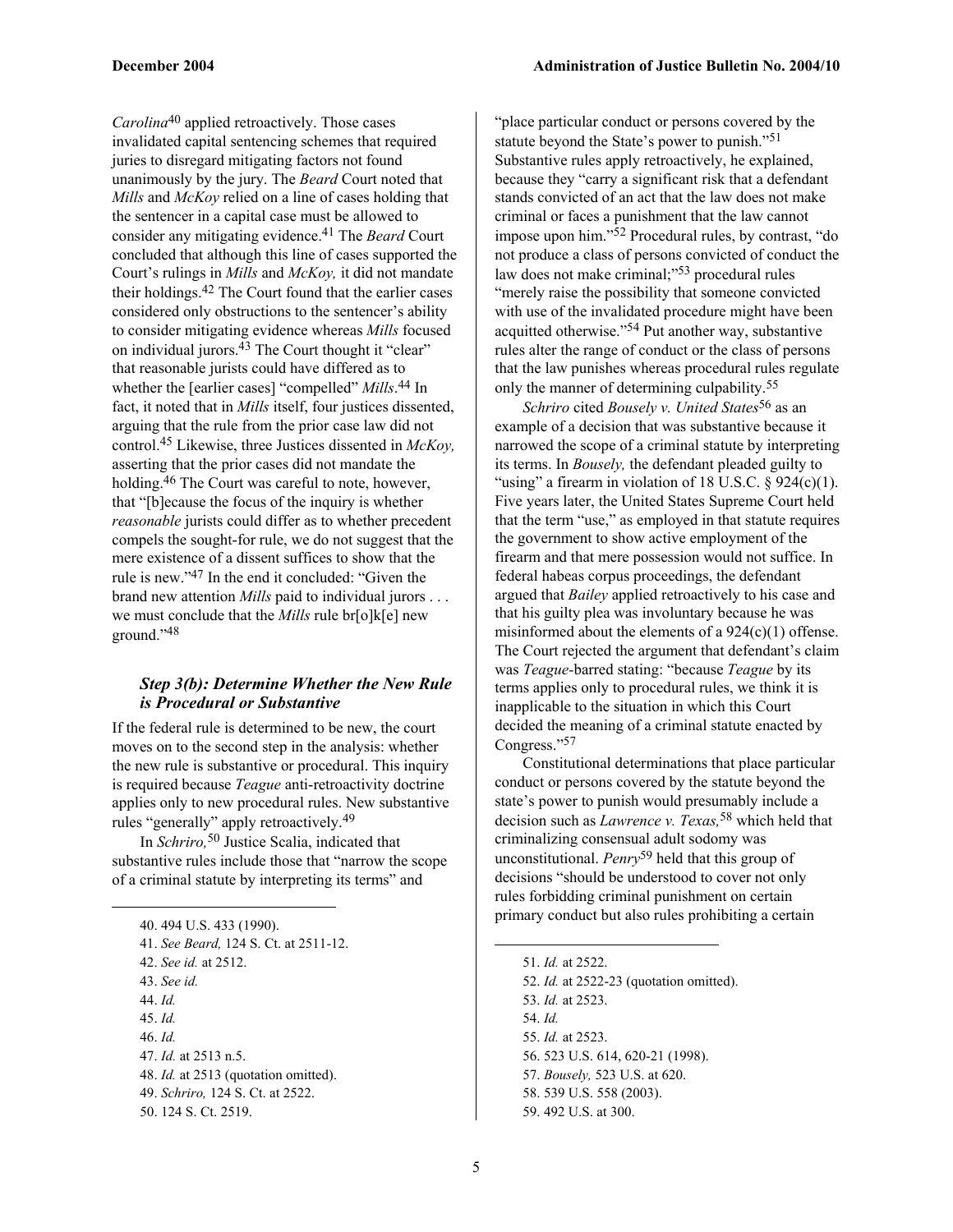category of punishment for a class of defendants because of their status or offense." Thus, Penry held that if the Court determined that the Eighth Amendment prohibits the execution of mentally retarded persons, such a rule would be retroactive.<sup>60</sup>

In *Schriro,*61 the Court rejected the argument that *Ring v. Arizona*62 established a substantive rule. *Ring*  was a post-*Apprendi* decision. In *Apprendi v. New Jersey,*63 the Court held that any fact, other than that of a prior conviction, that increases the penalty for a crime beyond the prescribed statutory maximum must be submitted to a jury and proved beyond a reasonable doubt. In *Ring,* the Court applied this holding to Arizona's capital sentencing scheme. *Ring* held that because Arizona law authorized the death penalty only if an aggravating factor was present, *Apprendi* required the existence of such a factor to be proved to a jury rather than a judge. Holding that the *Ring* decision was procedural and not substantive, Justice Scalia explained:

This holding did not alter the range of conduct Arizona law subjected to the death penalty. It could not have; it rested entirely on the Sixth Amendment's jury-trial guarantee, a provision that has nothing to do with the range of conduct a State may criminalize. Instead, *Ring* altered the range of permissible methods for determining whether a defendant's conduct is punishable by death, requiring that a jury rather than a judge find the essential facts bearing on punishment. Rules that allocate decisionmaking authority in this fashion are prototypical procedural rules . . . .64

Acknowledging that a decision modifying the elements of an offense would be substantive rather than procedural,65 Scalia rejected the argument that *Ring* reclassified Arizona's aggravating factors as elements of the offense. He stated: "This Court's holding that, *because Arizona* has made a certain fact essential to the death penalty, that fact must be found by a jury, is not the same as *this Court's* making a certain fact essential to the death penalty. The former was a procedural holding; the latter would be substantive."<sup>66</sup>

 $\overline{a}$ 

#### *Step 3(c): Determine Whether the Rule is a Watershed Rule of Criminal Procedure*

Under *Teague,* if the rule is both new and procedural, it cannot apply retroactively unless it falls within a *Teague* exception.67 Until *Schriro,*68 the Court repeatedly said that *Teague* had two narrow exceptions.69 The first *Teague* exception was described as rules "'forbidding criminal punishment of certain primary conduct [and] . . . prohibiting a certain category of punishment for a class of defendants because of their status or offense.'"70 However, in *Schriro,* Justice Scalia clarified that although the Court had sometimes characterized these determinations as falling within a *Teague* exception, they are "more accurately characterized as substantive rules not subject to the bar."<sup>71</sup>

The second exception—and the only one after *Schriro*—applies to "watershed rules of criminal procedure implicating the fundamental fairness and accuracy of the criminal proceeding."72 The fact that "a new procedural rule is 'fundamental' in some abstract sense is not enough" to classify it within this *Teague* exception.73 Nor is the fact that the rule corrects a structural error.74

Various formulations of this exception have been asserted including that:

- the rule must be one without which accuracy is "seriously" diminished so that there is an "impermissibly large risk of punishing conduct that the law does not reach;"75
- the exception pertains to "small core of rules" requiring observance of those procedures that . . . are implicit in the concept of ordered liberty;"76

1

73. *Schriro,* 124 S. Ct. at 2523.

74. *See* Tyler v. Cain*,* 533 U.S. 656, 666 & n.7 (2001) ("classifying an error as structural does not necessarily alter our understanding of these bedrock procedural elements").

75. *Schriro,* 124 S. Ct. at 2525 (quotation and emphasis omitted).

<sup>60.</sup> *Id.*

<sup>61. 124</sup> S. Ct. 2519.

<sup>62. 536</sup> U.S. 584 (2002).

<sup>63. 530</sup> U.S. 466 (2000).

<sup>64.</sup> *Schriro,* 124 S. Ct. at 2523.

<sup>65.</sup> *Id.* at 2524.

<sup>66.</sup> *Id.*

<sup>67.</sup> *See O'Dell,* 521 U.S. 156-57.

<sup>68. 124</sup> S. Ct. 2519.

<sup>69.</sup> *See, e.g., O'Dell,* 521 U.S. at 157.

<sup>70.</sup> *Id.* at 157 (quoting *Penry*, 492 U.S. at 330).

<sup>71.</sup> *Schriro,* 124 S. Ct. at 2523 n.4; *see also Beard*, 124 S. Ct. at 2510 n.3; *supra* pp. 5-6 (discussing substantive rules).

<sup>72.</sup> *O'Dell,* 521 U.S. at 157 (quotation omitted).

<sup>76.</sup> *Beard,* 124 S. Ct. at 2513 (quotation omitted); *O'Dell,* 521 U.S. at 157 (quotation omitted).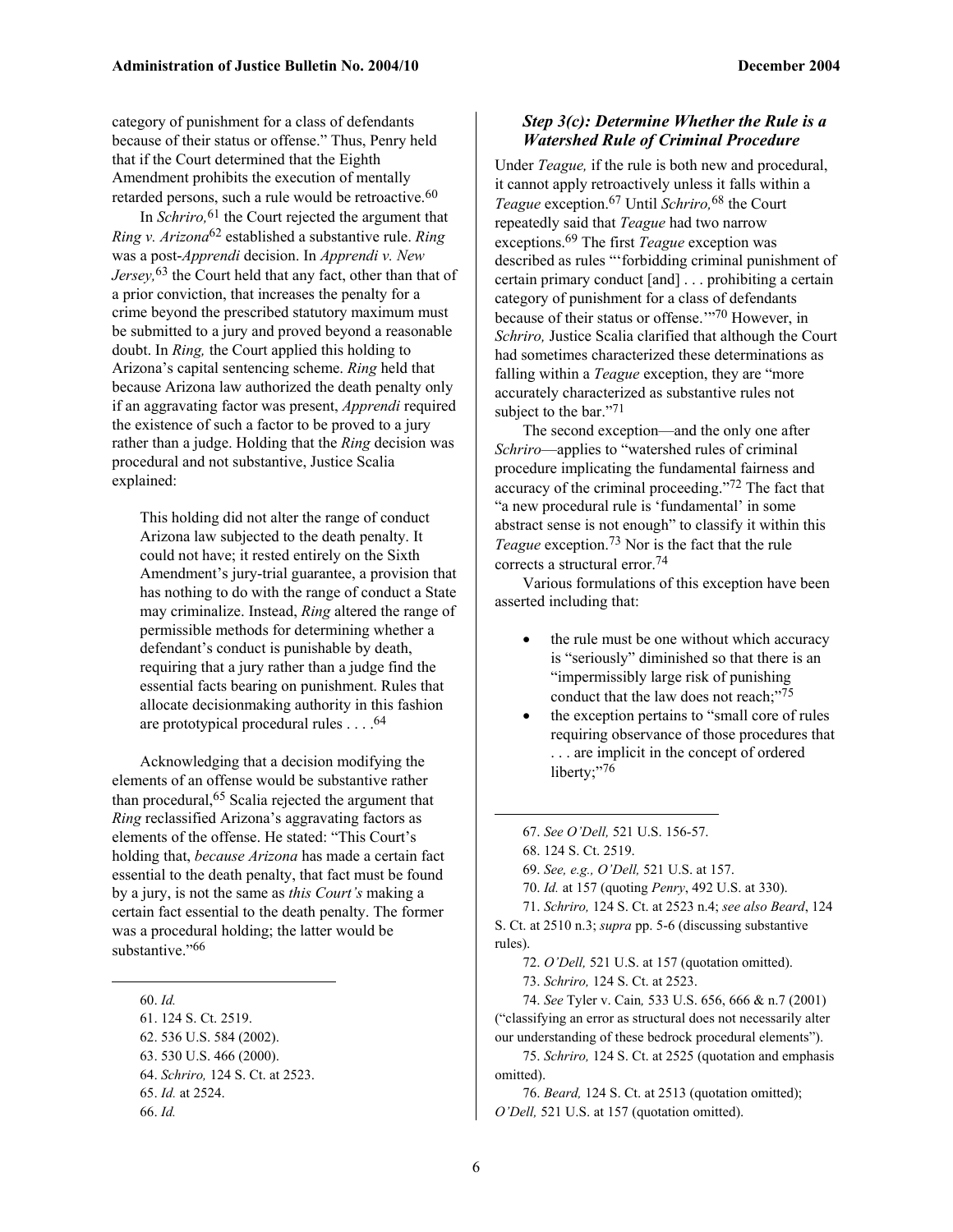the exception only is available if the new rule "alter[s] our understanding of the bedrock procedural elements essential to the fairness of a proceeding."77

Regardless of the formulation, the United States Supreme Court has stated more than once that it is "unlikely" that many such rules have yet to emerge.<sup>78</sup> Although the Court repeatedly has referred to *Gideon v. Wainwright*, 79 a case establishing an affirmative right to counsel in all criminal trials for serious offenses, as an example of a rule that would fall within the scope of this exception, $80$  the Court actually has never once held a rule to be excepted from *Teague* on these grounds. $81$  It has, however, on many occasions, declined to find that a rule falls within this exception.<sup>82</sup>

79. 372 U.S. 335 (1963).

1

80. *See O'Dell* , 521 U.S. at 167 (noting that *Gideon* was a "sweeping rule"); *Gray,* 518 U.S. at 170 (referring to *Gideon* as the "paradigmatic example"); *Saffle,* 494 U.S. at 495 (noting that *Gideon* is usually cited as an example); *see also Beard,* 124 S. Ct. at 2514 ("*Gideon,* it is fair to say, alter[ed] our understanding of the *bedrock procedural elements* essential to the fairness of a proceeding.") (quotation omitted).

81. *See Beard,* 124 S. Ct. at 2513-14.

82. *See Schriro,* 124 S. Ct. at 2525 (*Ring,* 536 U.S. 584 (aggravating factor necessary for imposition of death penalty must be proved to a jury rather than to a judge), did not fall within *Teague* exception); *Beard,* 124 S. Ct. at 2513-14 (same holding as to *Mills,* 486 U.S. 367 (holding invalid a capital sentencing scheme that required juries to disregard mitigating factors not found unanimously)); *O'Dell,* 521 U.S. at 167 (same holding as to *Simmons v. South Carolina,* 512 U.S. 154 (1994) (holding that a capital defendant must be allowed to inform the sentencing jury that he or she would be ineligible for parole if the prosecution argues future dangerousness)); *Lambrix,* 520 U.S. at 539-40 (no retroactivity for rule of *Espinosa v. Florida,* 505 U.S. 1079 (1992)); *Goeke*, 514 U.S. at 120 (no retroactivity for proposed new rule relating to the fugitive dismissal rule); *Sawyer,* 497 U.S. at 241-45 (same holding as to rule of *Caldwell v. Mississippi,* 472 U.S. 320 (1985)); *Gray*, 518 U.S. at 170 (no retroactivity for proposed new rule concerning notice to a defendant of evidence to be used against him); *Caspari*, 510 U.S. at 396 (same holding as to proposed new rule that Double Jeopardy Clause prohibits successive non-capital sentence proceedings); *Graham*, 506 U.S. at 477-78 (same holding as to rule regarding mitigating

In North Carolina, *State v. Zuniga,*83 has been offered as the example of a decision finding a new rule to fall within this exception. At issue in *Zuniga* was whether *McKoy v. North Carolina*, 84 which invalidated the unanimity requirement of North Carolina's capital sentencing scheme, should be applied retroactively under *Teague*. The unanimity requirement prevented the jury from considering, in deciding whether to impose the death penalty, any mitigating factor that the jury had not unanimously found. Following the lead of the United States Court of Appeals for the Fourth Circuit, the North Carolina Supreme Court held that the *McKoy* rule fell within the second *Teague* exception and thus retroactively applied to the defendant's case.85 In light of *Beard,* it is not clear whether *Zuniga* remains good law. In *Beard,* the United States Supreme Court held that *McKoy* and the related rule in *Mills* were not retroactive, in part, because they did not fall within this *Teague*  exception.86

### **Step 4: If the Rule is Grounded in North Carolina Law, Apply** *Rivens*

If the sought-for rule is grounded in North Carolina law, the relevant retroactivity rule is that articulated in *State v. Rivens.*87 Under *Rivens*, overruling decisions are presumed to operate retroactively unless there is a compelling reason to make them prospective only.88

*Rivens* defined retroactive application as covering application of a decision to the following situations: (1) the parties and facts of the case in which the new rule is announced; (2) cases in which the factual event, trial and appeal are all at an end but in which a collateral attack is brought; (3) cases pending on appeal when the decision is announced; (4) cases

evidence in capital sentencing); *Gilmore*, 508 U.S. at 345 (same holding as to new rule regarding jury instructions); *Butler*, 494 U.S. at 416 (same holding as to *Arizona v. Roberson,* 486 U.S. 675 (1988)); *Saffle,* 494 U.S. at 495 (same holding as to proposed rule that a judge in a capital case was barred from telling the jury to avoid any influence of sympathy).

83. 336 N.C. 508 (1994). 84. 494 U.S. 433 (1990).

1

85. *See Zuniga*, 336 N.C. at 514.

86. *See Beard,* 124 S. Ct. 2504.

87. 299 N.C. 385 (1980); *see Zuniga*, 336 N.C. at 513 (noting that *Rivens* "correctly states the retroactivity standard applicable to new *state* rules") (emphasis in original).

88. *See Rivens*, 299 N.C. at 390.

<sup>77.</sup> *Tyler*, 533 U.S. at 666 n.7 (quotations omitted). 78. *Teague,* 489 U.S. at 313; *Tyler,* 533 U.S. at 666 n.7; *Beard,* 124 S. Ct. at 2514 (quotation omitted).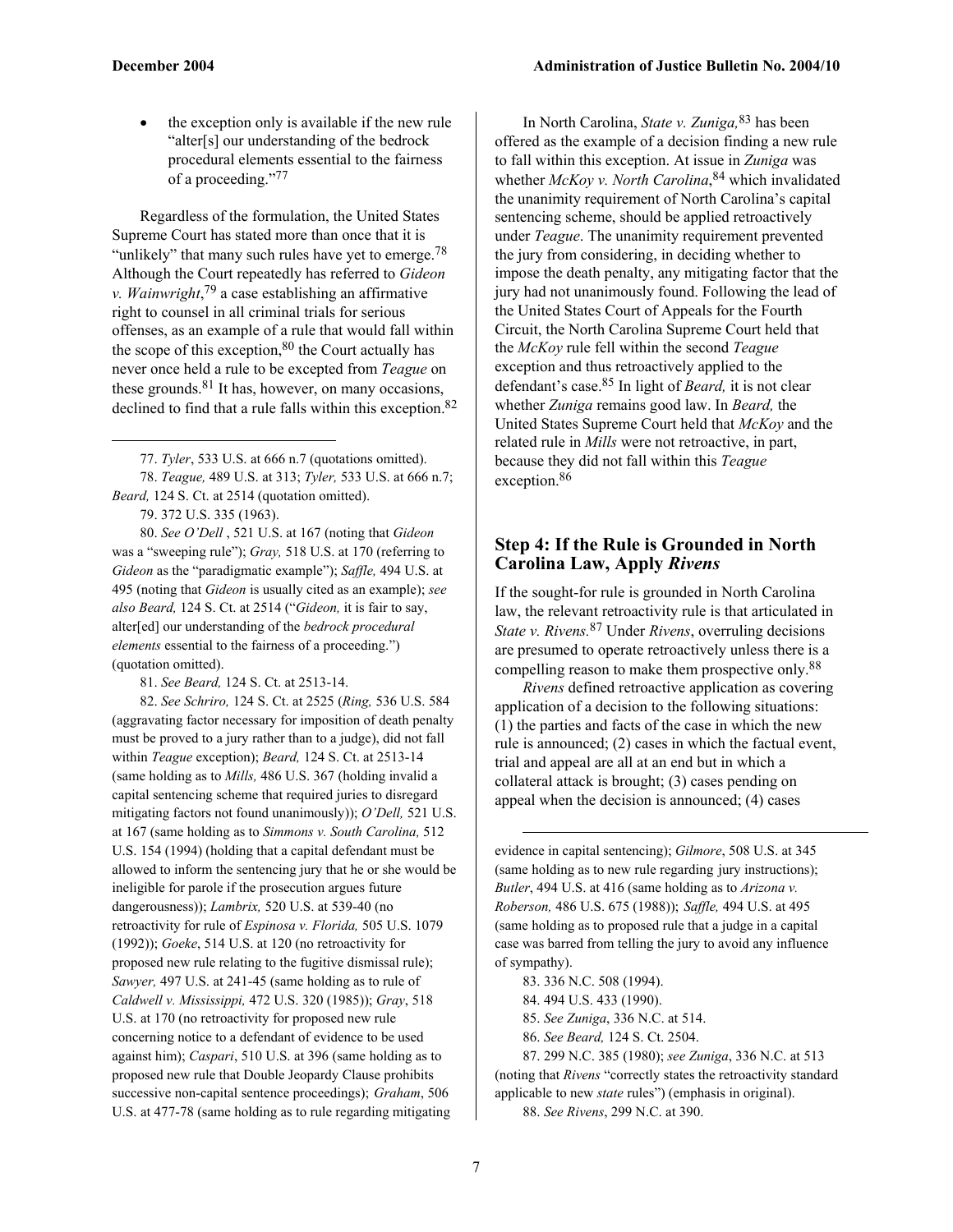awaiting trial; and (5) cases initiated in the future but arising from earlier occurrences.89

Later cases have clarified that for purposes of determining whether compelling reasons exist for prospective application only, the court must look to the "purpose and effect of the new rule and whether retroactive application will further or retard its operation" as well as "the reliance placed upon the old rule and the effect on the administration of justice of a retrospective application."90 *State v. Honeycutt*, 91 decided only months after *Rivens*, found compelling reasons for prospective-only application of a new evidence rule. In *Honeycutt,* the defendant filed a motion for appropriate relief asserting that after his case was decided, the North Carolina Supreme Court issued a decision in *State v. Haywood,*92 changing the law regarding the admissibility of declarations against penal interest. For more than a century, the North Carolina courts had ruled that declarations against penal interest were inadmissible for any purpose. Then, in *Haywood,* the North Carolina Supreme Court changed course and held that such declarations may be admitted under certain conditions. The defendant in *Honeycutt* asserted that although he had litigated this evidentiary issue in his case and lost, he was entitled to retroactive application of the new *Haywood* rule. The superior court judge agreed and ordered a new trial. The state appealed, contending that the new rule should have prospective application only.

The *Honeycutt* court concluded without difficulty that *Haywood* involved a new rule.<sup>93</sup> It then turned to the more difficult question of whether the new rule applied retroactively. The court concluded that the new rule should be given prospective application only, finding that retroactive application "could easily disrupt the orderly administration of [the] criminal law."94 The court found this conclusion bolstered by its belief that the change in evidentiary law did not

89. *Id.* at 389.

 $\overline{a}$ 

90. Faucette v. Zimmerman, 79 N.C. App. 265, 271 (1986) (civil case applying the *Rivens* rule).

In this respect, North Carolina retroactivity analysis is similar to pre-*Teague* federal law. *See Griffith,* 479 U.S. at 320-21.

*Rivens* indicated that in determining whether a case operates retroactively, no distinction is drawn between civil and criminal cases. *See Rivens,* 299 N.C. at 392.

91. 46 N.C. App. 588 (1980).

"rise to the magnitude of a constitutional reform," which "most likely would mandate retroactivity."<sup>95</sup>

Examples of cases that have declined to find compelling reasons warranting prospective-only application include *Rivens*, 96 *Faucette,*97 and *State v. Funderbunk*. 98

## **II. Retroactivity Analysis—Applied**

In 2004, the United States Supreme Court issues two very significant criminal law cases. In the first, *Crawford v. Washington,*99 the Court struck a new course regarding Confrontation Clause analysis, holding that the testimonial statement of a nontestifying declarant is not admissible under the Confrontation Clause unless the declarant is unavailable and there has been a prior opportunity for cross-examination. In so holding, the court overruled its decision in *Ohio v. Roberts,*100 at least as to testimonial evidence.

Three months later, the Court issued its decision in *Blakely v. Washington.*101 In that case, the Court applied *Apprendi v. New Jersey*102 and held that Washington state's determinate sentencing scheme was unconstitutional. *Apprendi* had held that any fact other than a prior conviction that increases the prescribed statutory maximum, must be submitted to a jury and proved beyond a reasonable doubt. *Blakely* applied this ruling and held that as used in *Apprendi,* the statutory maximum was the maximum sentence that could be imposed on the basis of a guilty plea or jury verdict. Thus, it invalidated sentencing schemes that allowed

1

96. 299 N.C. at 390, 392 (applying a new rule to a case for which the court of appeals had awarded a new trial but was in the court of appeals awaiting certification to the trial court at the time that the new rule was announced; court held that new rule applied retroactively "because there is no compelling reason why it should not apply").

97. 79 N.C. App. at 271 (no compelling reasons for only prospective application of new civil rule).

98. 56 N.C. App. 119 (1982) (no compelling reason why *State v. Freeman,* 302 N.C. 591 (1981) (modifying the common law rule of general disqualification in criminal proceedings of the testimony of a defendant's spouse involving communications between the spouse and the defendant), should not apply retroactively).

99. 124 S. Ct. 1354 (2004). 100. 448 U.S. 56 (1980). 101. 124 S. Ct. 2531 (2004)*.* 102. 530 U.S. 466 (2000).

<sup>92. 295</sup> N.C. 709 (1978).

<sup>93.</sup> *See Honeycutt,* 46 N.C. App. at 590.

<sup>94.</sup> *Id.* at 591 (quotation omitted).

<sup>95.</sup> *Id.* at 591-92.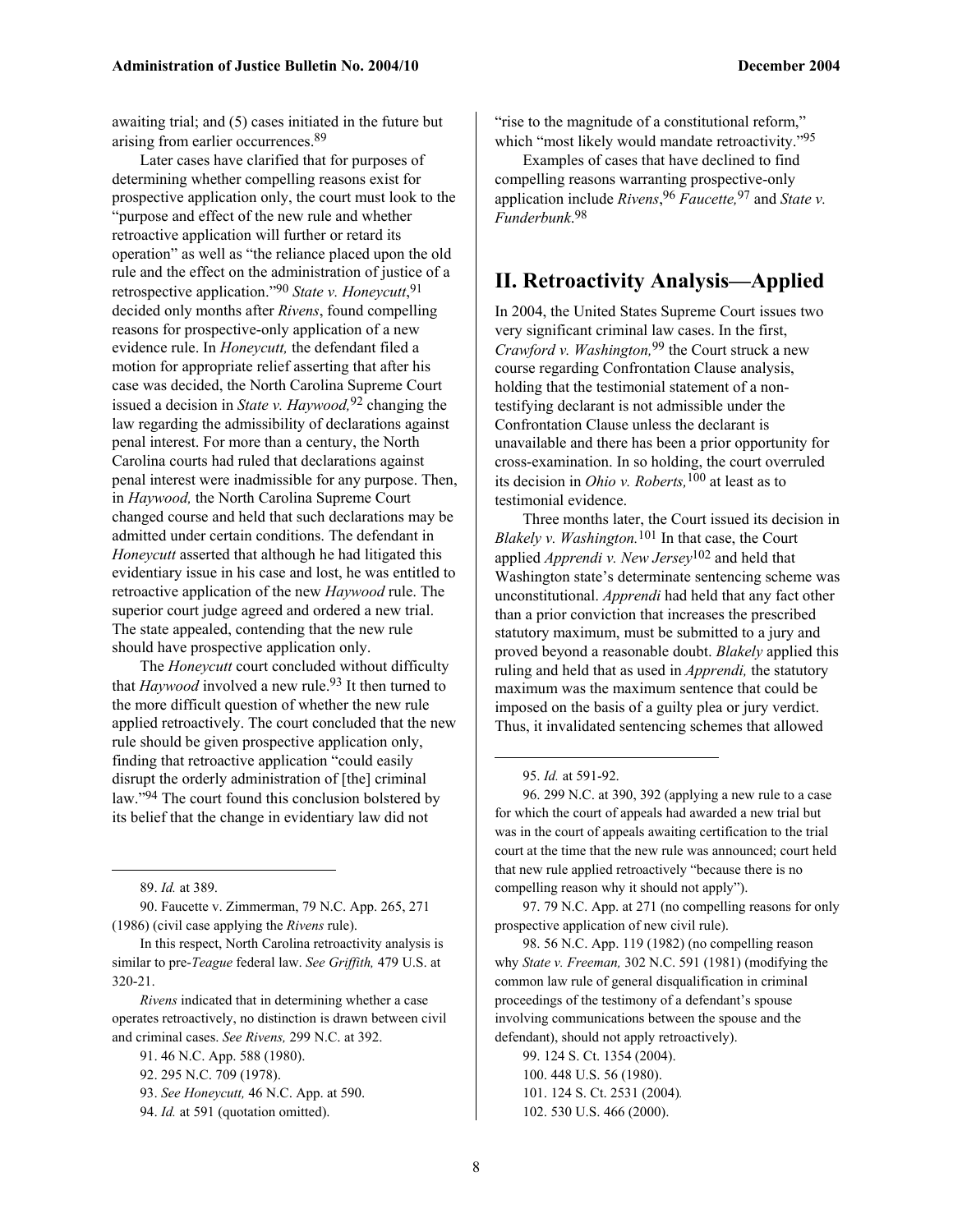the sentencing judge to elevate a sentence on the basis of certain aggravating factors that had not been found by the jury.

While *Crawford* was an earthquake in the field of criminal evidence, *Blakely* was one in the world of sentencing. Both cases have spawned numerous motions for appropriate relief in the North Carolina courts, in which defendants are seeking to have these holdings applied to cases which became final before *Blakely* or *Crawford* were decided. Such motions put the issue of retroactivity directly before the court.

Step One in the analysis above requires an examination of the decisions to see if they specify their retroactive effect.103 Neither *Crawford* nor *Blakely*  specify their retroactive application. Step Two requires a determination of whether the new rule is grounded in federal or state law.104 Because both *Crawford* and *Blakely* turn on interpretations of federal Constitutional law, they are federal rules. Step Three provides that if the new rule is federal, apply *Griffith* and *Teague.*105 *Griffith*106 requires that the rules set out in *Crawford*  and *Blakely* apply to all cases that were pending on appeal or not yet final at the time those decisions were rendered.107 For cases that had already become final when the decisions were issued, the *Teague* test applies.108

The first step in the *Teague* analysis is to determine whether the rule is new.109 This step is required because the *Teague* anti-retroactivity rule only applies to "new" rules.110 *Crawford* was decided on March 8, 2004. Because *Crawford* overruled *Roberts* with respect to testimonial evidence, it is fairly easy to conclude that *Crawford* is a new rule as to cases that became final before March 8, 2004.111 The second step in the *Teague* analysis is to determine whether the new rule is procedural or substantive.<sup>112</sup> While new substantive rules generally apply retroactively, new procedural rules are subject to the

103. *See supra* pp. 1-2 (discussing this step).

104. *See supra* p. 2 (discussing this step).

105. *See supra* pp. 2-7 (discussing this step).

106. 479 U.S. at 314.

1

107. *See supra* p. 2 (discussing *Griffith* and defining "final" cases).

108. *See supra* p. 2.

109. *See supra* pp. 3-5 (discussing the "new rule" determination).

110. *See supra* p. 3.

111. *See supra* p. 4 (when a case overrules prior law, it is clearly a new rule).

112. *See supra* pp. 5-6 (discussing the procedural/substantive distinction).

*Teague* anti-retroactivity rule.113 Because *Crawford*  does not "narrow the scope of a criminal statute by interpreting its terms" or "place particular conduct or persons covered by the statute beyond the State's power to punish,"114 it is not substantive. As a procedural rule, *Crawford* cannot operate retroactively unless, in the third step in the *Teague* analysis, it is found to fall within the exception for watershed rules of criminal procedure.<sup>115</sup> As noted above, the United States Supreme Court has offered *Gideon* as the paradigmatic example of a rule that falls within this exception but has never actually held a rule to fall within its scope.<sup>116</sup> Given how narrowly the Court has defined the scope of this exception and the types of rules that it has concluded do not fall within its scope,117 it is unlikely that the *Crawford* rule will be determined to be a watershed rule. All but one of the cases that have addressed this issue have concluded that *Crawford* does not apply retroactively.<sup>118</sup>

Applying retroactivity analysis to *Blakely* is more complex and requires an understanding of the line of cases leading up to *Blakely.* In *Apprendi,*119 decided on June 26, 2000, the United States Supreme Court interpreted the constitutional due process and jury-trial guarantees to require that other than a prior conviction, any fact that increases the penalty for a crime beyond the prescribed statutory maximum must be submitted to the jury and proved beyond a reasonable doubt. Then, in *Ring v. Arizona,*120 decided on June 24, 2002, the Court applied that principle and concluded that because Arizona law authorized the death penalty only

1

115. *See supra* pp. 6-7 (discussing this exception in more detail).

116. *See supra* p. 7.

117. *See supra* p. 7 & n.82 (citing cases).

118. *See* Brown v. Uphoff*,* 381 F.3d 1219, 1225-27  $(10<sup>th</sup> Cir. 2004)$  (*Crawford* is not retroactive); Hutzenlaub v. Portuondo, 325 F. Supp. 2d 236 (E.D.N.Y. 2004) (same); Garcia v. Unites States*,* 2004 WL 1752588 \*2-4 (N.D.N.Y. Aug. 4, 2004) (same); People v. Edwards, 2004 WL 1575250 (Col. Ct. App. July  $15, 2004$ ) (same); People v. Kahn, N.Y.S.2d \_\_, 2004 WL 1463027 (N.Y. Sup. Ct. June 23, 2004) (same); Wheeler v. Dretke, 2004 WL 1532178 n.1 (N.D. Tex. July 6, 2004 ) (suggesting same). *But see*  Richardson v. Newland, \_\_ F. Supp. 2d \_\_, 2004 WL 2390038 (E.D. Cal. Nov. 4, 2004) (concluding that *Crawford*  was not a new rule but finding that conclusion "not critical to the resolution" of the case).

119. 530 U.S. 466. 120. 536 U.S. 584 (2002).

<sup>113.</sup> *See supra* p. 5.

<sup>114.</sup> *See id.*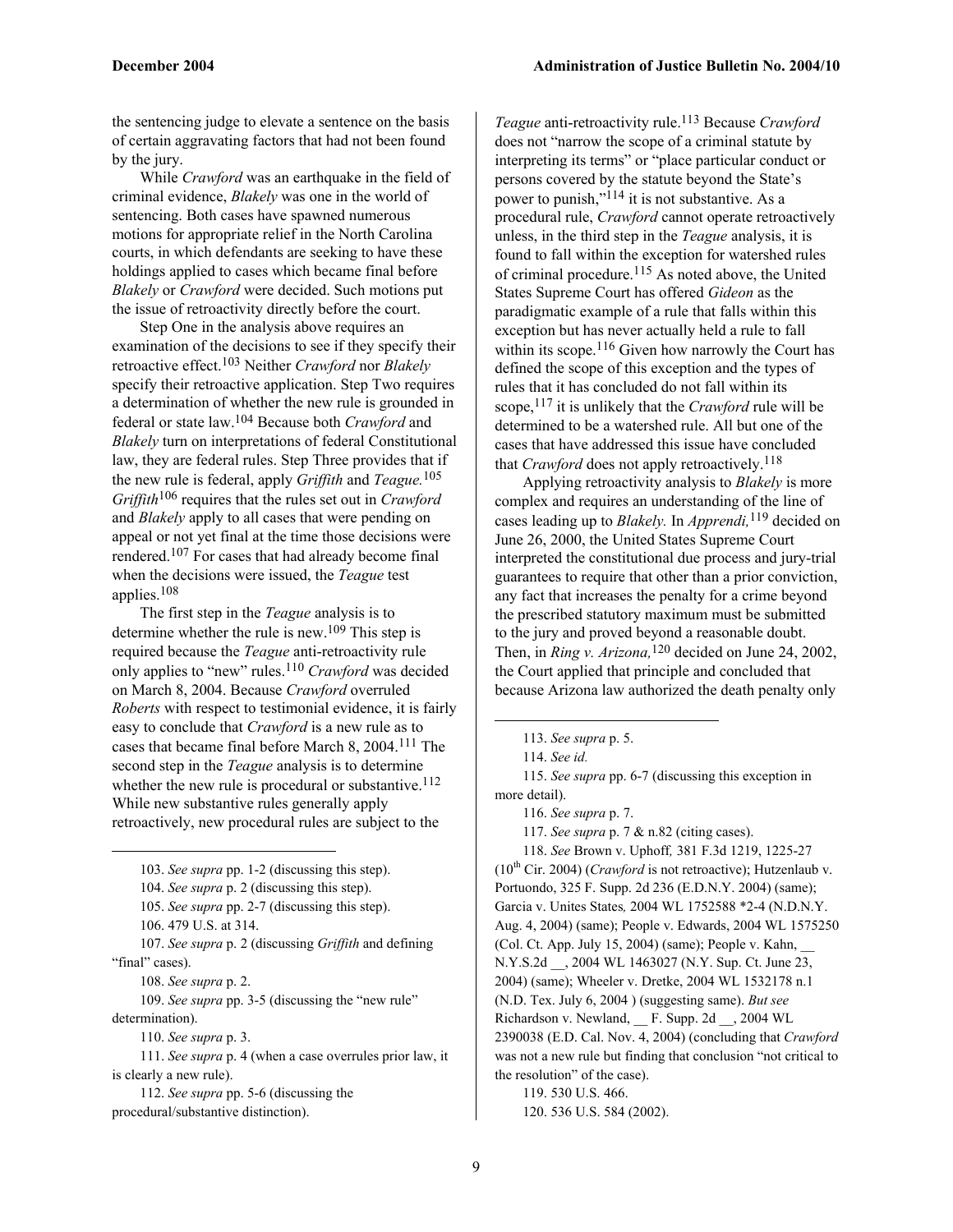if an aggravating factor was present, *Apprendi* required the existence of such a factor to be proved to a jury rather than to a judge. And finally, in *Blakely,* the Court invalidated Washington state's determinate sentencing scheme, holding that the term "statutory maximum" for *Apprendi* purposes is the maximum sentence a judge may impose solely on the basis of the facts reflected in the jury verdict or admitted by the defendant.<sup>121</sup> Put another way, the relevant statutory maximum is not the maximum sentence a judge may impose after finding additional facts, but the maximum the judge may impose without any additional findings.122 Thus, the Court invalidated Washington's sentencing scheme because it allowed a sentencing judge to increase the sentence on the basis of aggravating factors not submitted to and found by the jury beyond a reasonable doubt.

For defendants whose convictions became final before *Apprendi* was decided, it would be an uphill battle to assert that before *Apprendi,* it was apparent to all reasonable jurists that guideline sentencing schemes were unconstitutional for the reasons asserted in *Blakely*. 123 This assertion is supported by the vast majority of case law from around the country holding that *Apprendi* was a new rule.124 If *Apprendi* is a new rule, *Blakely,* which applied *Apprendi,*125 would have the same status with respect to pre-*Apprendi* cases.

Defendants whose convictions became final after *Apprendi* may assert that rather than being a new rule, *Blakely* was mandated by *Apprendi* and at the very least, by *Ring.* Consider first the class of defendants whose convictions became final after *Apprendi* but before *Ring.* These defendants may concede that *Apprendi* was new but argue that *Blakely* was not*.*  They would argue that *Apprendi* compelled *Blakely*  with its holding that the Sixth Amendment does not permit a defendant to be "expose[d] . . . to a penalty

1

123. *See supra* p. 4 (discussing the "reasonable jurists" standard).

124. *See, e.g.,* Coleman v. United States, 329 F.3d 77, 82 (2nd Cir. 2003) (holding that *Apprendi* was a new rule, citing seven other federal circuit courts that have held the same and noting that no circuit has held otherwise), *cert. denied,* 124 S. Ct. 840 (2003); *see also Schriro,* 124 S. Ct. at 2523 (treating *Ring* as a new rule); *Blakely,* 124 S. Ct. at 2549 (O'Connor, J., dissenting) (noting that on the same day that *Blakely* was decided, the Court held that *Ring* "and *a fortiori Apprendi*" does not apply retroactively).

125. *See Blakely,* 124 S. Ct. 2536 ("This case requires us to apply the rule we expressed in *Apprendi.*").

*exceeding* the maximum he would received if punished according to the facts reflected in the jury verdict alone." $126$  In fact, Justice O'Connor predicted this argument in her dissent in *Blakely.*127

However, in her dissenting opinion Justice O'Connor also noted that prior to *Blakely*, only one court had ever applied *Apprendi* to invalidate application of a determinate sentencing scheme.<sup>128</sup> Meanwhile, she cited sixteen decisions, including North Carolina's *State v. Lucas,*129 that had declined to do so.130 In the face of this case law, it is difficult to argue that reasonable jurists could not differ as to whether *Apprendi* compelled *Blakely*. In fact, to do so in North Carolina would require a criminal defendant to convince the decisionmaker that the entire North Carolina Supreme Court was unreasonable in concluding to the contrary when it decided *Lucas*. 131 Proponents of the argument that *Blakely* was not compelled by *Apprendi,* may note that in *Schriro,* the Court took no issue with the ruling by the Ninth Circuit below that *Ring* announced a new rule.132 Given that *Ring* overruled *Walton v. Arizona,*133 this is not surprising.134 However, in *Schriro,* the defendant's conviction became final before *Apprendi.* Thus, the *Schriro* Court did not have occasion to consider whether *Ring* was a new rule vis-à-vis defendants whose convictions became final *after Apprendi.*

The argument that all reasonable jurists would have agreed that *Blakely* was mandated by *Ring—*an argument available only to the small class of defendants whose convictions became final after *Ring—*is stronger. In fact, in *Blakely,* Justice Scalia

126. *Apprendi,* 530 U.S. at 483.

127. *See Blakely,* 124 S. Ct. at 2549 (O'Connor, dissenting) (noting that "all criminal sentences imposed under the federal and state guidelines since *Apprendi* was decided in 2000 arguably remain open to collateral attack").

128. *See Blakely,* 124 S. Ct. at 2547 n.1 (O'Connor, J., dissenting).

129. 353 N.C. 568 (2001).

130. *See Blakely,* 124 S. Ct. at 2547 n.1 (O'Connor, J., dissenting).

131. 353 N.C. at 596-97 (holding that rather than being the maximum sentence that defendant could receive based on a jury verdict or guilty plea, the statutory maximum is determined by assuming that the offense was aggravated and that the defendant had a criminal history record level of VI).

132. *See Schriro,* 124 S. Ct. at 2523.

133. 497 U.S. 639 (1990).

134. *See Ring,* 536 U.S. at 2443 (overruling *Walton*); *supra* p. 4 (when a case overrules an earlier holding, it clearly creates a new rule).

1

<sup>121.</sup> *See Blakely,* 124 S. Ct. at 2537.

<sup>122.</sup> *See id.*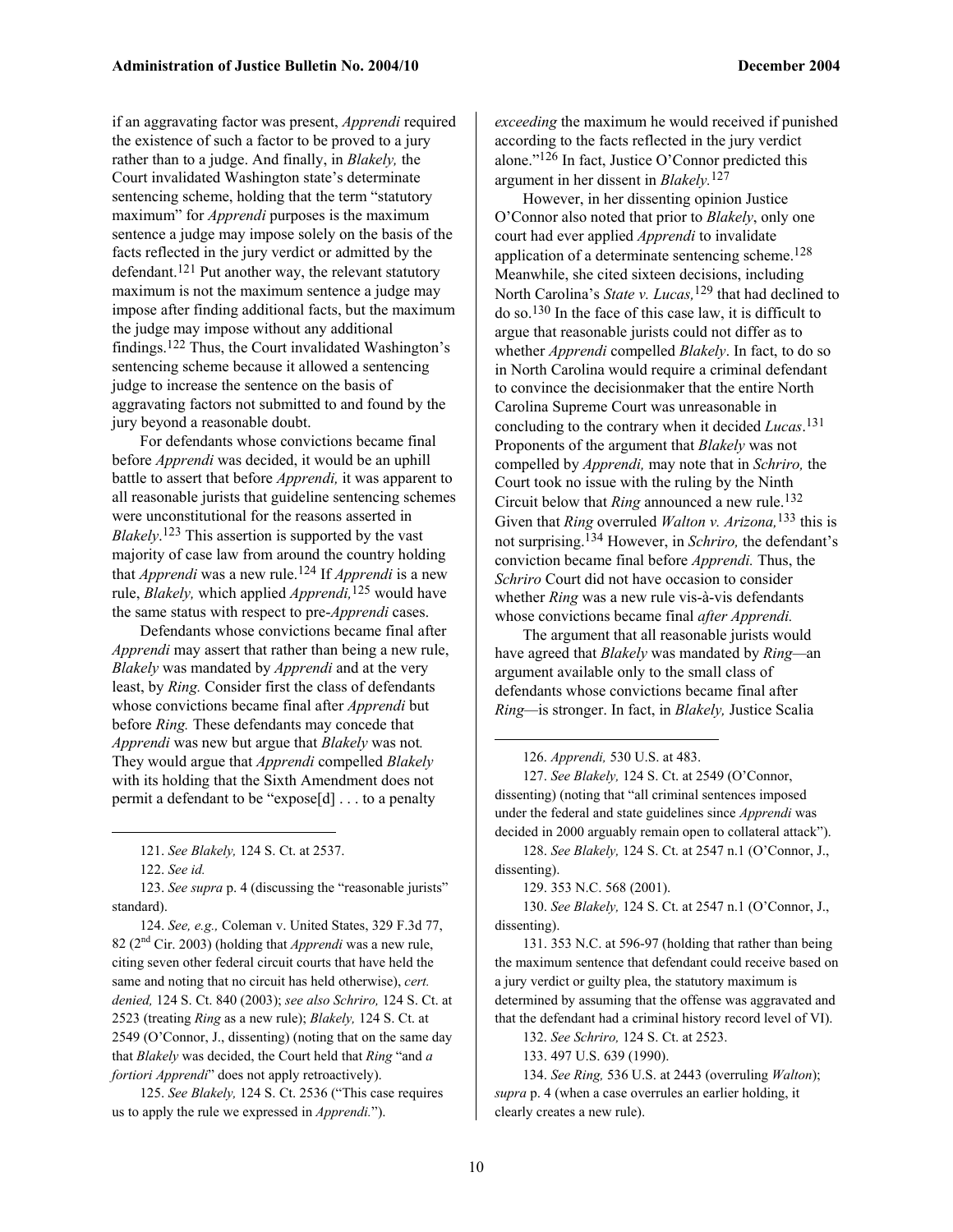cited *Ring* for the proposition that "[o]ur precedents make clear . . . that the 'statutory maximum' for *Apprendi* purposes is the maximum sentence a judge may impose *solely on the basis of the facts reflected in the jury verdict of admitted by the defendant."*135 This language is strong support for the argument that *Blakely* was "dictated" by *Ring.*136 However, support for a contrary position may be found in the differences between *Ring* and *Blakely* (e.g., that *Ring* dealt only with the allocation of decisionmaking authority between judge and jury and not with the additional issue, addressed in *Blakely* of the standard of proof)*,*  the fractured nature of the *Blakely* decision,<sup>137</sup> the institutionalized practice of structured sentencing in North Carolina,138 and the post-*Ring* case law from around the country—both federal and state—upholding determinate sentencing schemes even after *Ring.*139

If *Blakely* is determined to be a new rule as to any of the classes of defendants discussed above, it cannot operate retroactively unless it is determined to be either a substantive rule or a watershed rule of criminal procedure.140 In *Schriro,* the Court rejected both arguments as to *Ring.* Rejecting the argument that *Ring*  was a substantive rule, Justice Scalia explained:

*Ring'*s holding is properly classified as procedural. *Ring* held that a sentencing judge, sitting without a jury, [may not] find an aggravating circumstance necessary for imposition of the death penalty. Rather, the Sixth Amendment requires that [those circumstances] be found by a jury. This holding did not alter the range of conduct Arizona law subjected to the death penalty. It could not have; it rested entirely on the Sixth Amendment's jurytrial guarantee, a provision that has nothing to do with the range of conduct a State may criminalize. Instead, *Ring* altered the range of permissible

135. *Blakely,* 124 S. Ct. at 2537 (emphasis in original). 136. *See supra* p. 4; *see also Ring,* 536 U.S. at 597 ("Based solely on the jury's verdict finding Ring guilty of first-degree felony murder, the maximum punishment he could have received was life imprisonment.").

137. *See supra* p. 4 (discussing relevance of this fact). 138. *See id.*

139. *See, e.g., Blakely,* 124 S. Ct. at 2547 n.1 (O'Connor, J., dissenting).

1

The United States Supreme Court's decision in *Harris v. United States,* 536 U.S. 545 (2002), issued the same day as *Ring*, does not add to the analysis. *Harris* held that allowing a judge to find facts supporting a mandatory *minimum*  sentence was consistent with *Apprendi.*

140. *See supra* pp. 5-7 (discussing these issues).

methods for determining whether a defendant's conduct is punishable by death, requiring that a jury rather than a judge find the essential facts bearing on punishment. Rules that allocate decisionmaking authority in this fashion are prototypical procedural rules . . . .141

Like *Ring, Blakely* "requir[es] that a jury rather than a judge find the essential facts bearing on punishment."142 The fact that *Blakely* also dealt with the standard of proof is unlikely to warrant a different holding on the substantive versus procedural issue.

Similarly, the *Schriro* Court rejected the notion that *Ring* was a watershed rule of criminal procedure implicating the fundamental fairness and accuracy of the criminal proceedings. Recognizing that *Ring*  reallocated factfinding from the judge to the jury, Justice Scalia indicated that key question in determining whether this change was a watershed rule is "whether judicial factfinding so *seriously* diminishe[s] accuracy that there is an impermissibly large risk of punishing conduct that the law does not reach."143 On that issue, he found the evidence "simply too equivocal," noting, in part, that for every argument why juries are more accurate factfinders, there are others why they are less accurate.<sup>144</sup> It is not clear whether the fact that *Blakely* also dealt with the burden of proof is enough to distinguish it from *Ring*  in this regard. Finally, the few cases selected for publications that have considered the issue have held that *Blakely* does not operate retroactively under *Teague*. 145

145. *See* Morris v. United States, 333 F. Supp. 2d 759 (2004) (citing other federal cases); People v. Dunlap, \_\_ P.3d \_\_, 2004 WL 2002439 \*36 (Col. App. Ct. Sept. 9, 2004); People v. Schrader, \_\_ N.E.2d \_\_, 2004 WL 2192550 \*4 (Ill. App. Ct. Sept. 30, 2004); *see also* Garcia v. United States, 2004 WL 1752588 (N.D.N.Y. Aug. 2004) (holding that *Blakely* did not apply retroactively but also and inconsistently, holding that *Blakely* was not a new rule).

 $\overline{a}$ 

<sup>141.</sup> *Schriro,* 124 S. Ct. at 2523 (quotation omitted). 142. *Id.*

<sup>143.</sup> *Schriro,* 124 S. Ct. at 2525 (quotations omitted). 144. *Id.*